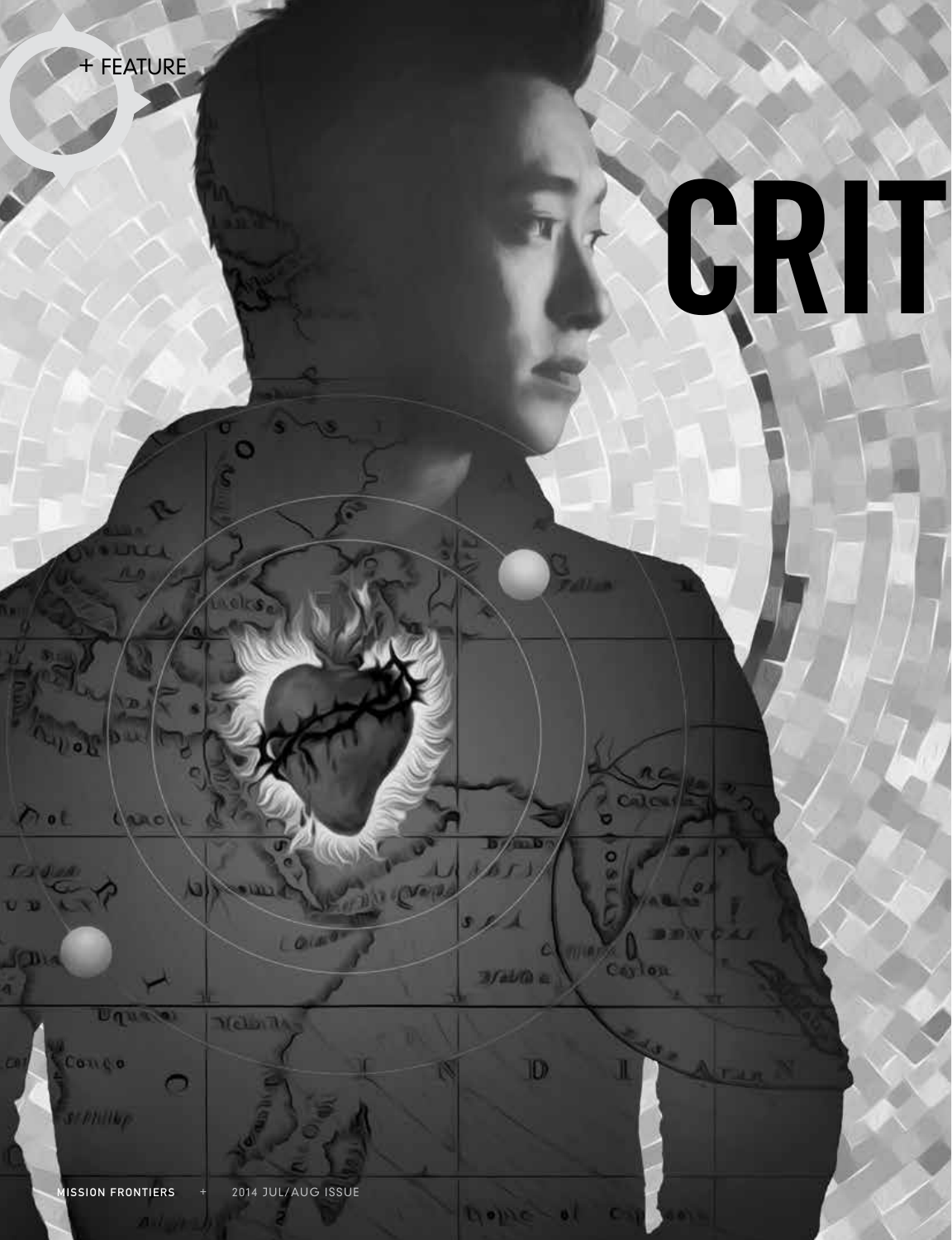# **IGAL MASS**

# How the 24/7 Prayer Movement is Poised To Make A Massive Impact on the Last Remaining Unreached People Groups.

n 1984, the number of 24/7 houses of prayer in the world was fewer than twenty-five. Today there are over ten thousand—and most of that growth has been in the last ten years; they are springing up all over the globe at a staggering rate."<sup>1</sup> This is a unique phenomenon that is unprecedented in history. There is a critical mass forming.

These houses of prayer often act as missional "sodalities." This means they are second-decision communities that serve in a role outside of the local church like other specialized non-profit ministries. Others see themselves as expressions of a type of local missional church, with a 24/7 prayer culture built into its core.

Many who embrace the full-time occupation of "intercessory missionary" are called to commit to fifty hours of service per week, including being in prayer for at least four hours a day, six days a week. Those working through this paradigm also emphasize three main dimensions of missions work: continual prayer, deeds of mercy, and sharing the gospel. They believe that all three must go together and that "prayer is the greater work." The vast majority of these houses of prayer reject any form of cloistered spirituality that separates them from the needs of the world. They believe in turning prayer into practical action.



## john lambert

John and his family served among the Isaan people of northeast Thailand before joining staff at the U.S. Center for World Mission. He is a product of God's work through prayer, revival, and missions mobilization. John has ministered in over a dozen nations and continues to travel and serve as a missions speaker, strategist, and collaborative networker. He is currently working on new strategic initiatives for both the U.S. Center and the Frontier Mission Fellowship.

Blog: spreadtheflame.com Twitter: @johnlambert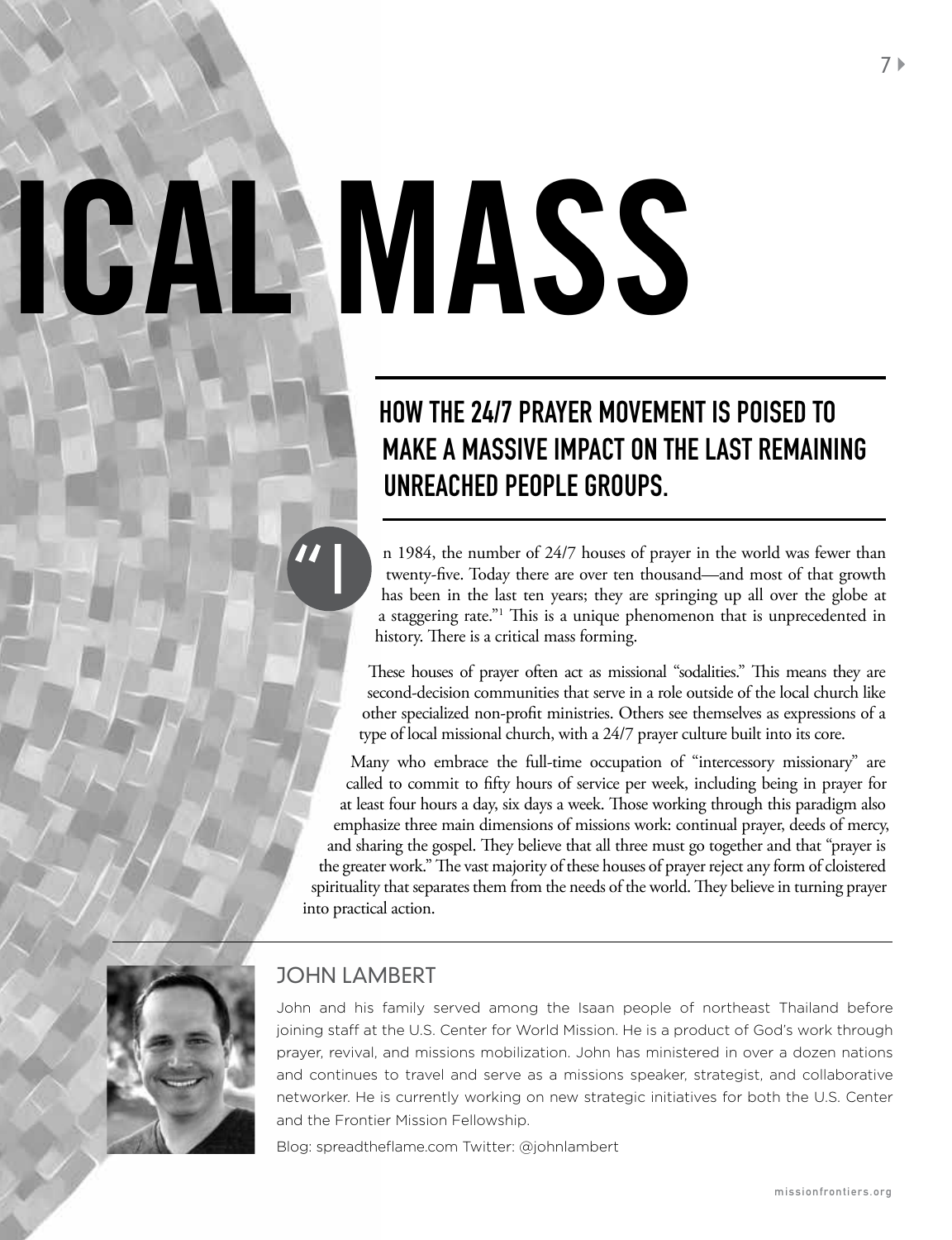Some point out that the model has not yet had strong exposure to the broader world of missions and missiology, especially as it relates to frontier missions. In distinction they are said to have an emphasis on prayer for Israel, many times to the exclusion of other ethnic groups. Critics are quick to point out that the term "intercessory missionary" is not in the Bible, but proponents are also quick to point out that the Bible doesn't give a comprehensive list of ministries that the Spirit has used to meet the specific needs of various cultures in the different generations throughout church history. For instance, in the Bible we do not see the title or a detailed job description of a senior pastor, youth pastor, missionary, marriage counselor, minister to the poor or to children, but we do see one for apostle.

Below are a couple of examples that are given when proponents speak about the background and basis of this kind of ministry.

### The Anna Calling

Those who serve as intercessory missionaries cite Anna in the New Testament as an example. Though many would not claim to live as consecrated a life in prayer, Anna is still a model that some hold in high regard.

"Now there was one, Anna, a prophetess.... She was of a great age, and had lived with a husband seven years from her virginity; and this woman was a widow of about eighty-four years, who did not depart from the temple, but served God with fasting and prayers night and day... she gave thanks to the Lord, and spoke of [Jesus] to all those who looked for redemption in Jerusalem." (Luk 2:36–38, NKJV)

Anna is seen as a prophetess (v. 36), intercessor (v. 37), and evangelist (v. 38). She is said to represent those who have the grace to sustain long hours of prayer over the course of many years.

### Day and Night, Night and Day

Luke 18 is another key scripture for those who are ministering in the prayer movement.

"Shall not God bring about justice for His elect, who cry to Him day and night? He will bring about justice for them.…However, when the Son of Man comes, will He find faith on the earth?" (Luk 18:7–8, NASB)

The verses immediately preceding this passage are in the context of the end of days when the Son of Man, Jesus Christ, will return. Many who serve as intercessory missionaries live with a kind of eschatological urgency that

ties ongoing prayer and intercession with the return of the Lord and his release of justice to the earth.

J. Philip Hogan, former missionary to China and Executive Director of the Assemblies of God from 1960-1990, said, "We believe you cannot separate missiology and eschatology; they belong together. The end of this function is to bring Jesus back, we believe, and those are our goals."<sup>2</sup> This is also the belief and goal of many serving in these prayer movements.

### Davidic Worship

King David was said to be the first to create a full time

No revival occurs without an initial wave of prayer. The world's greatest mission movements have historically sprung from the soil of revival.

> occupation of singers who ministered to God night and day. David commanded all the kings after him to uphold the order of worship that he received from God, because it was God's command (2 Chr 29:25; 35:4, 15; Ezr 3:10; Neh 12:45). In Psalm 132 king David is said to have made a vow to God to find a "resting place" for God.

> Many in the prayer movement interpret this verse in distinction to Genesis 6 where it speaks of God's spirit not always "striving with man." The resting place then is said to be the place where the Spirit of God "rests" in the midst of his people who seek to live in agreement with his will rather than striving with them in order to convince them to obey. It is one of the aims of the culture of prayer to provide a resting place for God, both as individuals and as a corporate community.

### Monastic Communities

Throughout church history examples have been cited as precedents for night and day prayer and worship: Alexander Akimetes and the order of the Acoemetae literally "the sleepless ones;" Comgall and the Bangor Ireland monastery that combined both prayer and missions work; Abbot Ambrosius who planted monasteries that continued night and day in prayer for over 400 years; the monastery in Cluny France, Bernard of Clairvaux, and most famously, to many in the Protestant missions movement, the Moravians.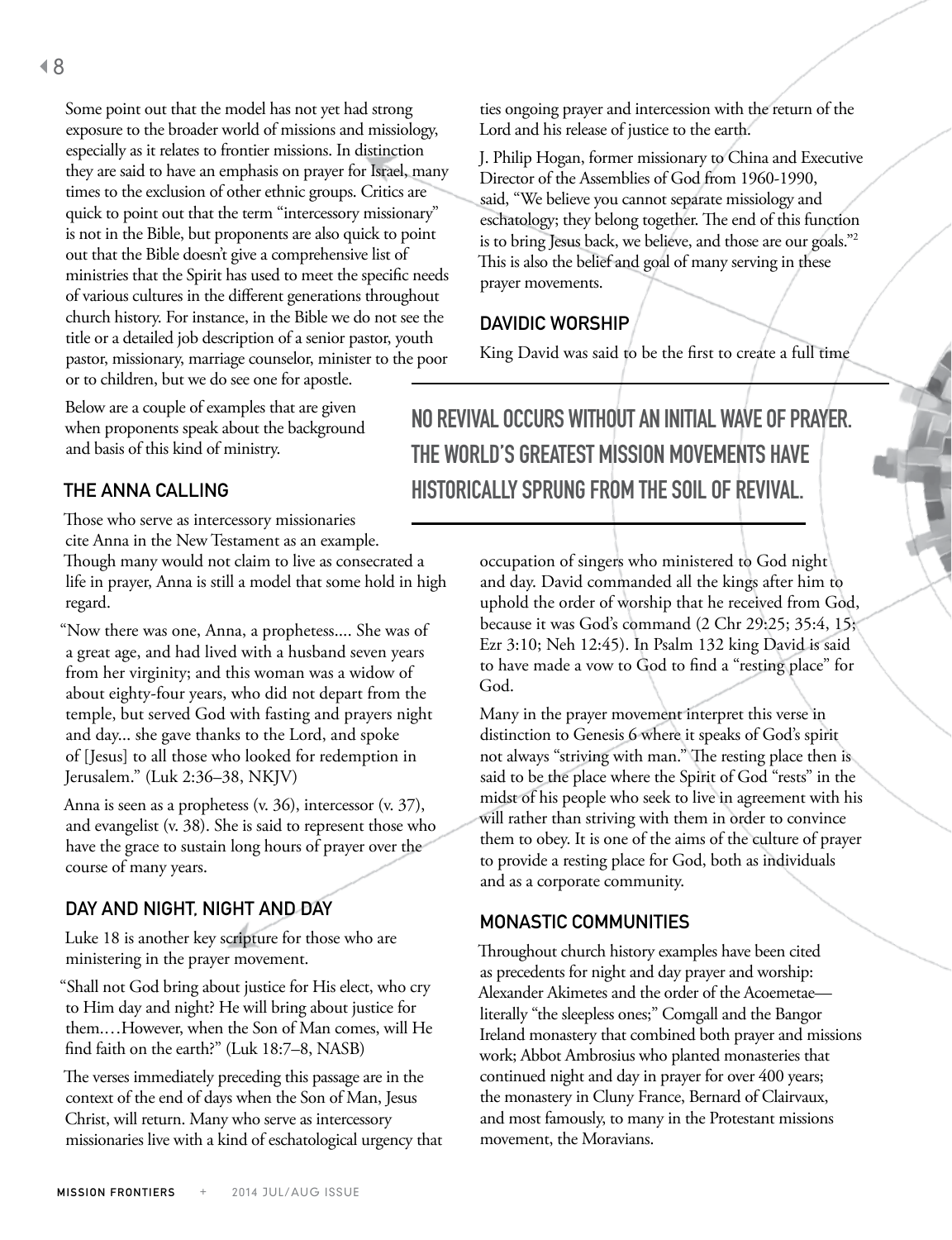### The Moravians

The Moravians lived by Leviticus 6:13, "The fire must be kept burning; it must not go out." The prayer meeting they began with their little band of persecuted followers continued non-stop for 100 years. Out of this movement over 200 missionaries were sent around the world during a time when the rest of

the Protestant world had virtually no missionary outreach at all. Their

from nation to nation, as well as from culture to culture.

The culture of the house of prayer emphasizes what they call the "first commandment established in the first place." Mike Bickle, leader of the International House of Prayer in Kansas City (IHOPKC), says "Jesus defined loving God as being deeply rooted in a spirit of obedience in John 14:21. There is no such thing as loving God without seeking to obey his Word."3 Daniel Lim, the CEO of IHOPKC, says that a common saying around their ministry is, "When you talk to the One who gave the Great Commission—day and night, night and day—you can't help but be infected with missionary passion." It is this kind of connection of loving obedience with the Great Commandment and the Great Commission that gives the prayer movement great potential for global impact.

Pete Grieg of the Boiler Room Movement out of the UK

When you talk to the One who gave the Great Commission—day and night, night and day—you can't help but be infected with missionary passion.

influence was even instrumental in the life and ministry of John Wesley, a contemporary of Jonathan Edwards and the founder of the Methodists.

### Houses of Prayer Today

Night and day or "24/7" houses of prayer have emerged in places such as Kiev, Bogota, Jerusalem, New Zealand, Cape Town, and Hong Kong, among many others. Despite the obvious challenges, 24/7 prayer centers are also emerging in nations like Egypt, Turkey, Syria, Indonesia, and Lebanon.

Leaders in these prayer movements do not believe that it is God's will for every local church or ministry to host 24/7 worship in their own building, but rather that He plans to establish it in each gateway center or city of the earth. They believe that this can happen if many local churches partner together in the work of night-and-day prayer rather than the house of prayer groups acting alone. Many of those seeking to establish houses of prayer see their role as catalytic in nature. They understand that practical applications may differ from city to city and

remarks, "In my experience the people who do the praying are infectious. They are full of the presence of God. They are exactly the people you want to get out among the lost. And often the people who are out here doing mission, if they are not praying, they're burning out. And they're the ones who are talking about the good news but they look the least like the good news. They're the ones who need to go and get in the presence of God."<sup>4</sup>

### ACTS 13

One of the people who have led the way in the mash up between the new prayer culture and the frontier missions vision is Brian Kim of the Antioch Center for Training & Sending, also known as The ACTS School. Brian had his start at the IHOPKC base and has recently moved the ministry to the offices of Every Home For Christ in Colorado Springs, CO. When we spoke recently Brian said, "Missionaries have always been some of the most prayerful people I've met. But from a macro level, what we are beginning to see is movements recognizing that we have to link arms together." This is the convergence that has been happening in recent history.

The ACTS School model is based on Acts 13:1-3,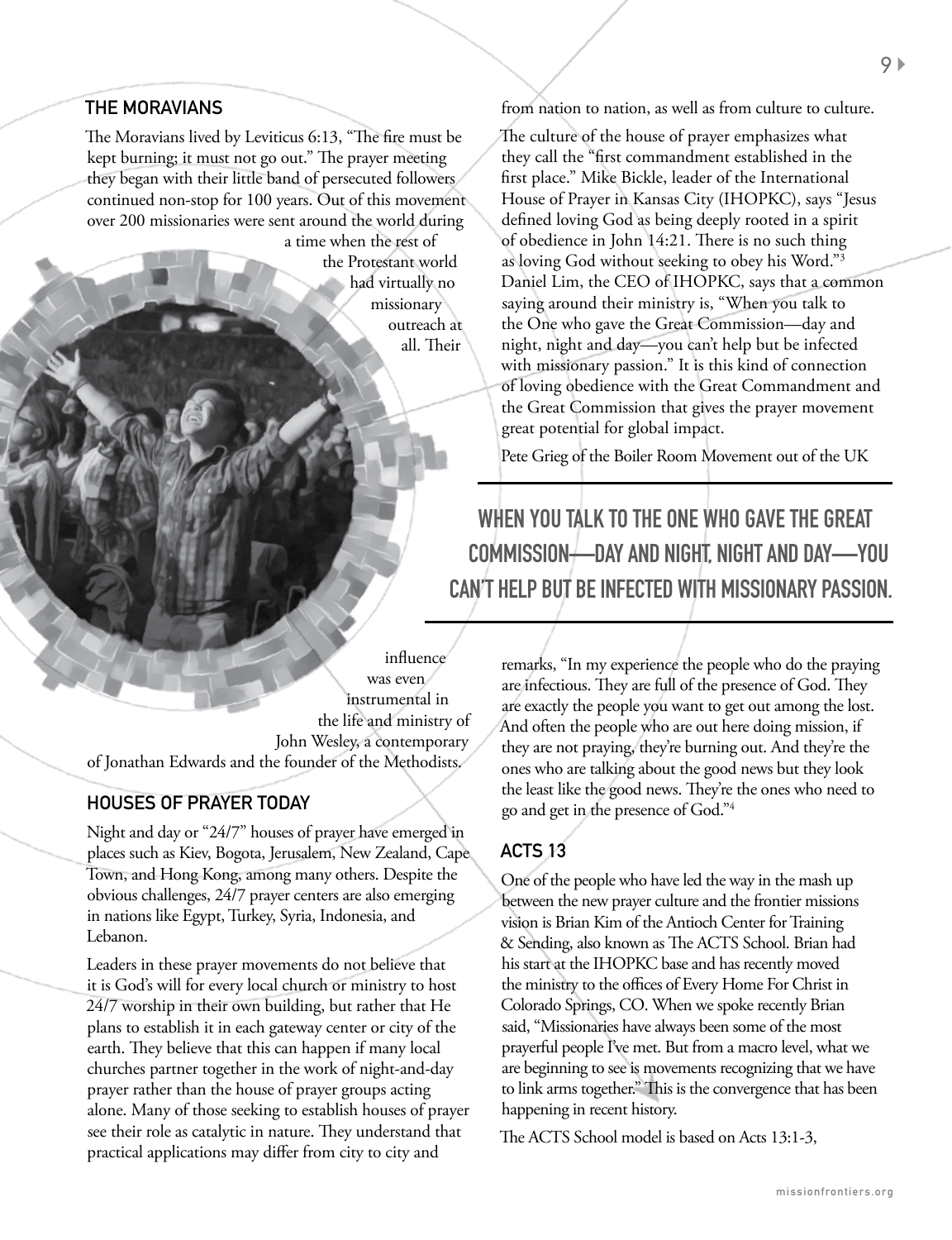Now in the church that was at Antioch there were certain prophets and teachers: Barnabas, Simeon who was called Niger, Lucius of Cyrene, Manaen who had been brought up with Herod the tetrarch, and Saul. As they ministered to the Lord and fasted, the Holy Spirit said, "Now separate to Me Barnabas and Saul for the work to which I have called them." Then, having fasted and prayed, and laid hands on them, they sent them away. (NKJV)

Here we find a multi-cultural sending team with both prophets and teachers who were ministering to the Lord. They first had a God-ward gaze and out of this worship came forth mission. To those in the prayer movement, prayer is not simply about getting something done, it is about connecting with a real person, who also happens to be the Lord of the harvest (Mat 9:38, Luk 10:2). Prayer is both a means and an end. It unleashes Gospel movements and it is what worshipers do. Kim quotes one of his favorite authors, John Piper, when he famously said, "Missions exists because worship doesn't."

### Harp & Bowl

When it comes to some of the elements that are a regular part of house of prayer worship, the term "harp and bowl" comes up often. It is taken from Revelations 5:8, which says,

And when he had taken it, the four living creatures and the twenty-four elders fell down before the Lamb. Each one had a harp and they were holding golden bowls full of incense, which are the prayers of God's people. (NKJV)

In this verse, leaders in the movement see a model of worship that includes both music and the prayers of God's people mingled. Kim says that the house of prayer has been called by some a "singing seminary," where you learn the Scripture as you sing the Scripture. The desire to make worshipers out of the nations is something that is fundamental to this paradigm of missions. Scriptures such as Ephesians 5:18-19 and Colossians 3:16 are used to demonstrate the belief that being filled with the Spirit is most evidenced by whether or not a person is sharing Jesus with others and telling the story of God (Acts 1:8,9) more than in any other single piece of evidence. It is also evidenced by the heart's response to God in singing with gratitude.

### Navigating Culture and Partnership

When I asked how this type of model goes over in places like Eurasia and among Muslim background people, Kim says, "People come in and gravitate to it. They are mesmerized by it. They see both liberty, reverence, and joy. It's attractive." The team at the Antioch Center desire for local believers to sing in their own heart language about their own experiences in God. He says, "Western music is not the highest ideal.

Sometimes it may look radically different in another culture. God wants to redeem both peoples and culture."

As we talked more about the question of "what the role of Westerners in global mission is?" We both agreed with missions specialist Paul Borthwick that "it depends." In his book *Western Christians in Global Mission: What's The Role of the North American Church?* Borthwick publishes two mock letters written by Bob Blincoe of the mission agency Frontiers. Each letter is a fictional representation of real encounters used to illustrate the challenges of partnership between North Americans and majority world Christians.<sup>4</sup> The content illustrates the tension that is faced when trying to partner local leadership and pioneering ministries with unreached ethnic groups. Kim has also felt the tension as his teams on the field try to navigate the same challenges.

### Prayer and Mission Leaders Gather

These growing prayer movements continue to reach out to the larger evangelical community as they grow into their second decade of existence. This past December, IHOPKC held its first annual OneThing Leadership Summit in conjunction with their annual OneThing conference, which drew over 30,000 people from all over the world. The leadership summit's "by invitation only" gathering of 500 prayer and mission leaders was an unprecedented meeting and the beginning of a new conversation and collaboration between the prayer and frontier missions

The goals of the 2013 summit were:

movements.

- 1. To strengthen relationships between key leaders from the prayer and missions movements as well as key local church pastors who have a value for both.
- 2. To begin the discussion of strategic goals and objectives, to see night and day prayer established in every language and in each geographic and ethnic region of the earth.